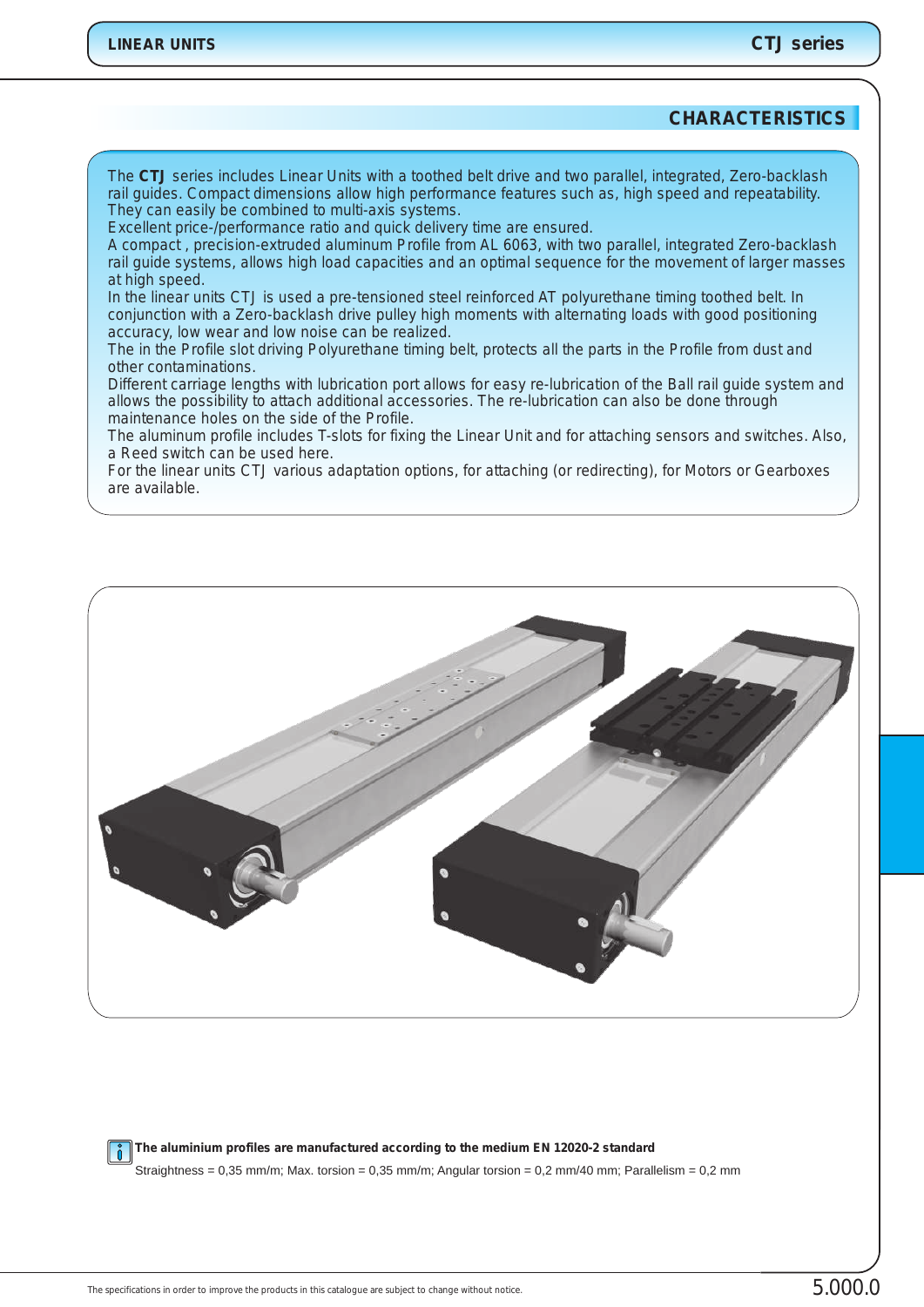# **STRUCTURAL DESIGN**



- **1**  Drive block with pulley
- **2 -** Aluminum cover
- **3** Carriage; with built in Magnets
- **4** AT polyurethane toothed belt with steel tension cords
- **5** Aluminium profile-Hard anodized
- **6** Two integrated Linear Ball Guideways
- **7** Central lubrication port; both sides
- **8** Tension End with integrated belt tensioning system

| <b>HOW TO ORDER</b>                                                                                                                                                             |
|---------------------------------------------------------------------------------------------------------------------------------------------------------------------------------|
| 1000<br>145<br><b>CTJ</b><br>R<br>٠<br>Series:<br><b>CTJ</b>                                                                                                                    |
| Size:<br>90<br>110<br>145<br>200                                                                                                                                                |
| Absolute stroke (mm) :<br>(Absolute stroke = Effective stroke $+ 2x$ Safety stroke)                                                                                             |
| <b>Carriage Version:</b>                                                                                                                                                        |
| S: Short                                                                                                                                                                        |
| L: Long                                                                                                                                                                         |
| Type of drive pulley :                                                                                                                                                          |
| 1 : Pulley with journal                                                                                                                                                         |
| 10 : Pulley with journal (without Keyway)                                                                                                                                       |
| 2: Pulley with journal on both sides                                                                                                                                            |
| 20 : Pulley with journal on both sides (without Keyway)                                                                                                                         |
| 3: Without drive unit                                                                                                                                                           |
| By CTJ 200 with drive pulley 2 or 20, the drive journal position left - L or right - R side must be also<br>$\boxed{\phantom{1}}$<br>specified - motor/gearbox attachment side. |
| Drive journal position :                                                                                                                                                        |
| L: Journal on left side                                                                                                                                                         |
| R: Journal on right side                                                                                                                                                        |
| <b>Leave blank:</b> For type of drive pulley 2, 20 and 3                                                                                                                        |
| Connection plate:<br>0: Without                                                                                                                                                 |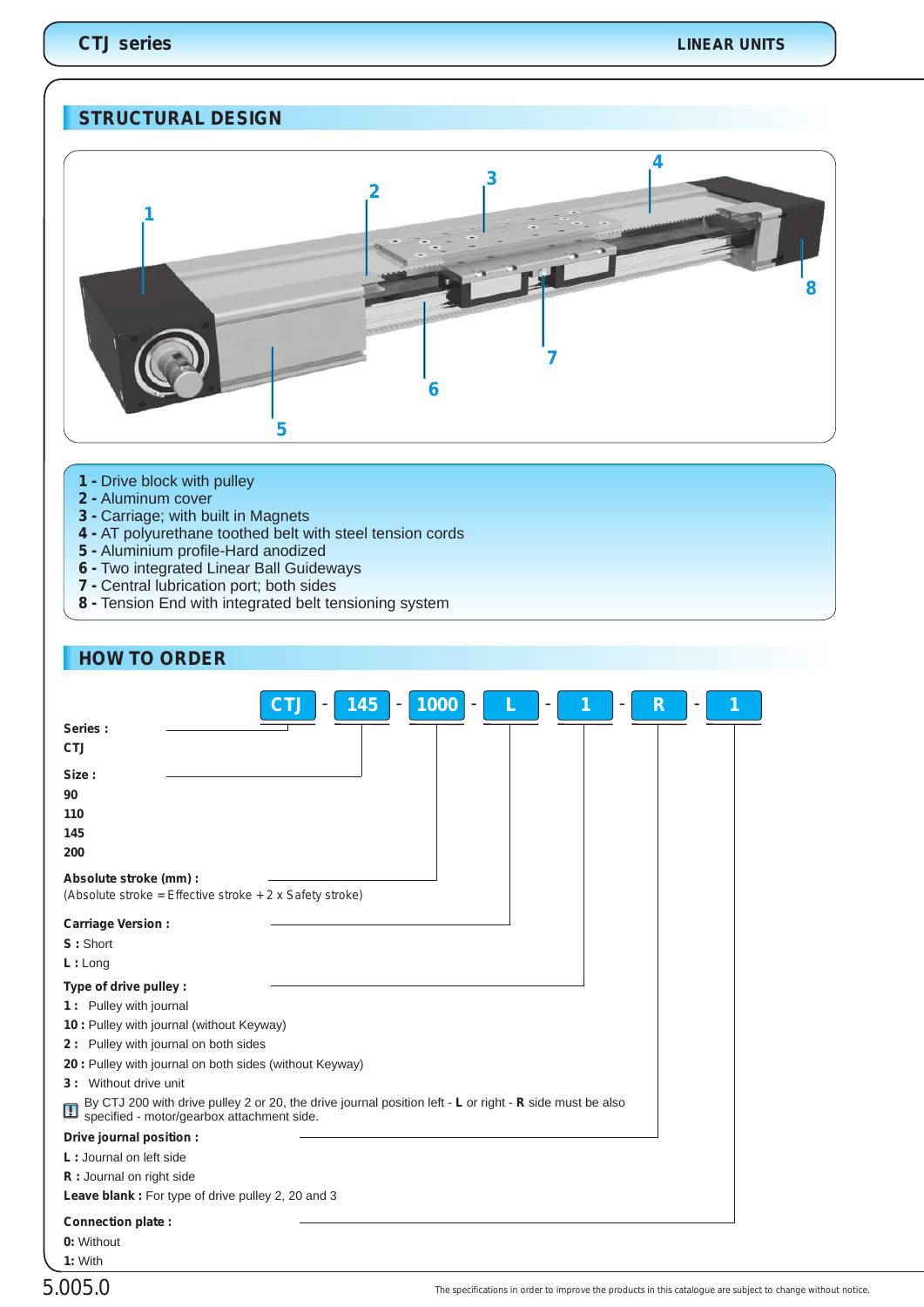# **TECHNICAL DATA**

### **General technical data for CTJ series**

| <b>Linear Unit</b> | <b>Carriage length</b> | $\boxed{1}$<br>Load capacity<br><b>Dynamic</b> | <b>Static</b> | $\Box$<br><b>Dynamic moment</b> |         | <b>Moved</b><br>mass | <b>Maximum</b><br>Repeatability | $\star$<br><b>Maximum length</b> | <b>Planar moment of inertia</b> |                        |                 |
|--------------------|------------------------|------------------------------------------------|---------------|---------------------------------|---------|----------------------|---------------------------------|----------------------------------|---------------------------------|------------------------|-----------------|
|                    | Lv[mm]                 | C[N]                                           | CO[N]         | $Mx$ [ Nm ]                     | My [Nm] | $Mz$ [ Nm ]          | [kg]                            | $\lceil$ mm $\rceil$             | $Lmax$ [ mm ]                   | ly [ cm <sup>4</sup> ] | $z \, [\,cm^4]$ |
| CTJ 90 S           | 102                    | 4620                                           | 6930          | 120                             | 12      | 25                   | 0,20                            | ± 0,08                           | 6000                            | 13,5                   | 106,5           |
| <b>CTJ 90 L</b>    | 156                    | 9240                                           | 13860         | 250                             | 290     | 290                  | 0,35                            | ±0,08                            |                                 |                        |                 |
| <b>CTJ 110 S</b>   | 170                    | 19800                                          | 28200         | 610                             | 140     | 290                  | 0,64                            | ± 0,08                           | 6000                            | 31,0                   | 215,7           |
| <b>CTJ 110 L</b>   | 215                    | 39600                                          | 56400         | 1220                            | 1680    | 1680                 | 0,98                            | ±0,08                            |                                 |                        |                 |
| <b>CTJ 145 S</b>   | 180                    | 34200                                          | 48400         | 1500                            | 320     | 650                  | 1,35                            | ± 0,08                           | 6000                            | 78,6                   | 699,5           |
| <b>CTJ 145 L</b>   | 240                    | 68400                                          | 96800         | 3000                            | 3420    | 3420                 | 2,25                            | ± 0,08                           |                                 |                        |                 |
| <b>CTJ 200 S</b>   | 265                    | 49600                                          | 68600         | 3230                            | 550     | 1110                 | 3,05                            | ± 0.08                           | 6000                            | 376,5                  | 2734,5          |
| CTJ 200 L          | 405                    | 99200                                          | 137200        | 6470                            | 8680    | 8680                 | 5,70                            | ± 0,08                           |                                 |                        |                 |
|                    |                        |                                                |               |                                 |         |                      |                                 |                                  |                                 |                        |                 |

**\***For lengths over the stated value in the table above please contact us



#### **Recommended values of loads**

All the data of static and dynamic moments and load capacities stated in the upper table are theoretical without considering any safety factor. The safety factor depends on the application and its requested safety. We recommend a minimum safety factor (fv =5.0)

#### **Modulus of elasticity**

 $E = 70000 N / mm<sup>2</sup>$ 



#### **Drive and belt data for CTJ series**

| <b>Linear Unit</b> | <b>Maximum travel</b><br>speed | <b>Maximum drive</b><br>torque | $\star$<br>No load torque | <b>Puley drive</b><br>ratio | Pulley<br>diameter | <b>Belt type</b> | <b>Belt width</b> | Max. force<br>transmited by belt | <b>Specific spring</b><br>constant<br><b>C</b> spec |
|--------------------|--------------------------------|--------------------------------|---------------------------|-----------------------------|--------------------|------------------|-------------------|----------------------------------|-----------------------------------------------------|
|                    | [m/s]                          | [ Nm ]                         | [ Nm ]                    | mm / rev ]                  | [ mm ]             |                  | [mm]              | [N]                              | [N]                                                 |
| <b>CTJ 90 S</b>    | 5                              | 7,5                            | 0,40                      | 90                          | 28,65              | AT <sub>3</sub>  | 35                | 520                              | 402500                                              |
| <b>CTJ 90 L</b>    |                                |                                | 0,42                      |                             |                    |                  |                   |                                  |                                                     |
| <b>CTJ 110 S</b>   | 6                              | 15,7                           | 0,98                      | 120                         | 38,20              | AT <sub>5</sub>  | 50                | 820                              | 960000                                              |
| <b>CTJ 110 L</b>   |                                |                                |                           |                             |                    |                  |                   |                                  |                                                     |
| <b>CTJ 145 S</b>   |                                | 6<br>33,6                      | 1,48                      | 165                         | 52,52              | AT <sub>5</sub>  | 70                | 1280                             | 1360000                                             |
| <b>CTJ 145 L</b>   |                                |                                | 1,5                       |                             |                    |                  |                   |                                  |                                                     |
| <b>CTJ 200 S</b>   | 6                              | 102<br>with keyway             | 2,3                       | 250                         | 79,58              | AT 10            | 100               | 3250                             | 4350000                                             |
| <b>CTJ 200 L</b>   |                                | 129<br>without keyway          | 2,8                       |                             |                    |                  |                   |                                  |                                                     |

The stated values are for strokes up to 500mm. No Load Torque value increases with stroke elongation \*

#### **Mass and mass moment of inertia**

| <b>Linear Unit</b> | <b>Carriage length</b><br>$Lv \mid mm \mid$ | <b>Mass of linear unit</b><br>[kg] | <b>Mass moment of inertia</b><br>$[10^{-5}$ kg·m <sup>2</sup> ] |
|--------------------|---------------------------------------------|------------------------------------|-----------------------------------------------------------------|
| <b>CTJ 90 S</b>    | 102                                         | 1,7 + 0,0048 $*$ Stroke [ mm ]     | 7 + 0,0031 * Stroke [ mm ]                                      |
| <b>CTJ 90 L</b>    | 156                                         | 2,1 + 0,0048 * Stroke [ mm ]       | 11 + 0,0031 * Stroke [ mm ]                                     |
| <b>CTJ 110 S</b>   | 170                                         | 3,6 + 0,0072 * Stroke [ mm ]       | 36 + 0,013 * Stroke [ mm ]                                      |
| <b>CTJ 110 L</b>   | 215                                         | 4,2 + 0,0072 * Stroke [ mm ]       | 49 + 0,013 * Stroke [ mm ]                                      |
| <b>CTJ 145 S</b>   | 180                                         | 7,2 + 0,0127 * Stroke [ mm ]       | 145 + 0,033 * Stroke [ mm ]                                     |
| <b>CTJ 145 L</b>   | 240                                         | 8,8 + 0,0127 * Stroke [ mm ]       | 208 + 0,033 * Stroke [ mm ]                                     |
| <b>CTJ 200 S</b>   | 265                                         | 20,2 + 0,0245 * Stroke [ mm ]      | 778 + 0,187 * Stroke [ mm ]                                     |
| <b>CTJ 200 L</b>   | 405                                         | 26,2 + 0,0245 * Stroke [ mm ]      | 1210 + 0,187 * Stroke [ mm ]                                    |

 $\begin{bmatrix} 0 \end{bmatrix}$ 

Mass calculation doesn´t include mass of motor, reduction gear, switches and clamps.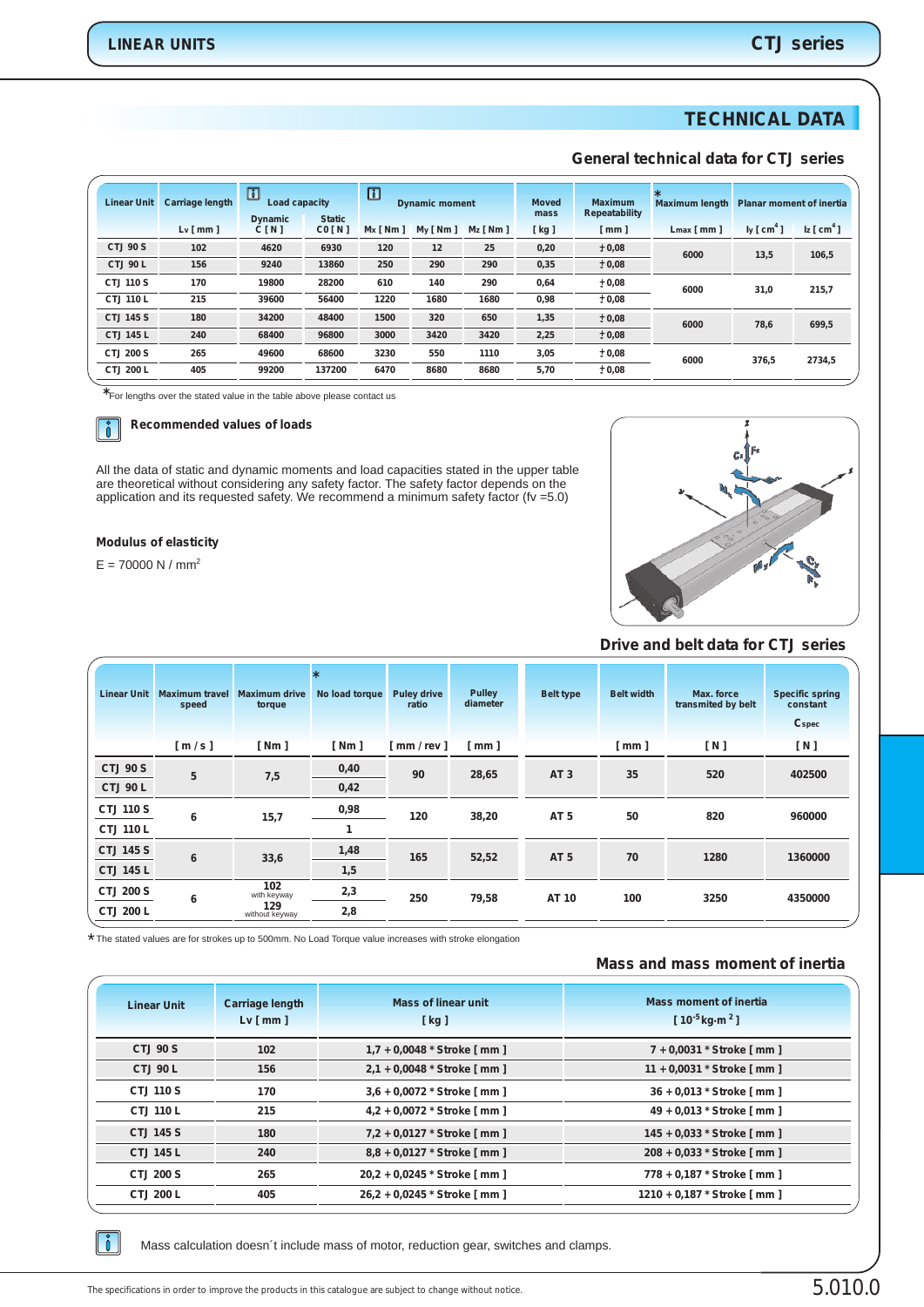# **DIMENSIONS**



## **Defining of the linear module length**

**L = + Lv Effective stroke + 2 × Safety stroke + 25 mm**



*Lv - Short carriage = 170 mm*



5.025.0